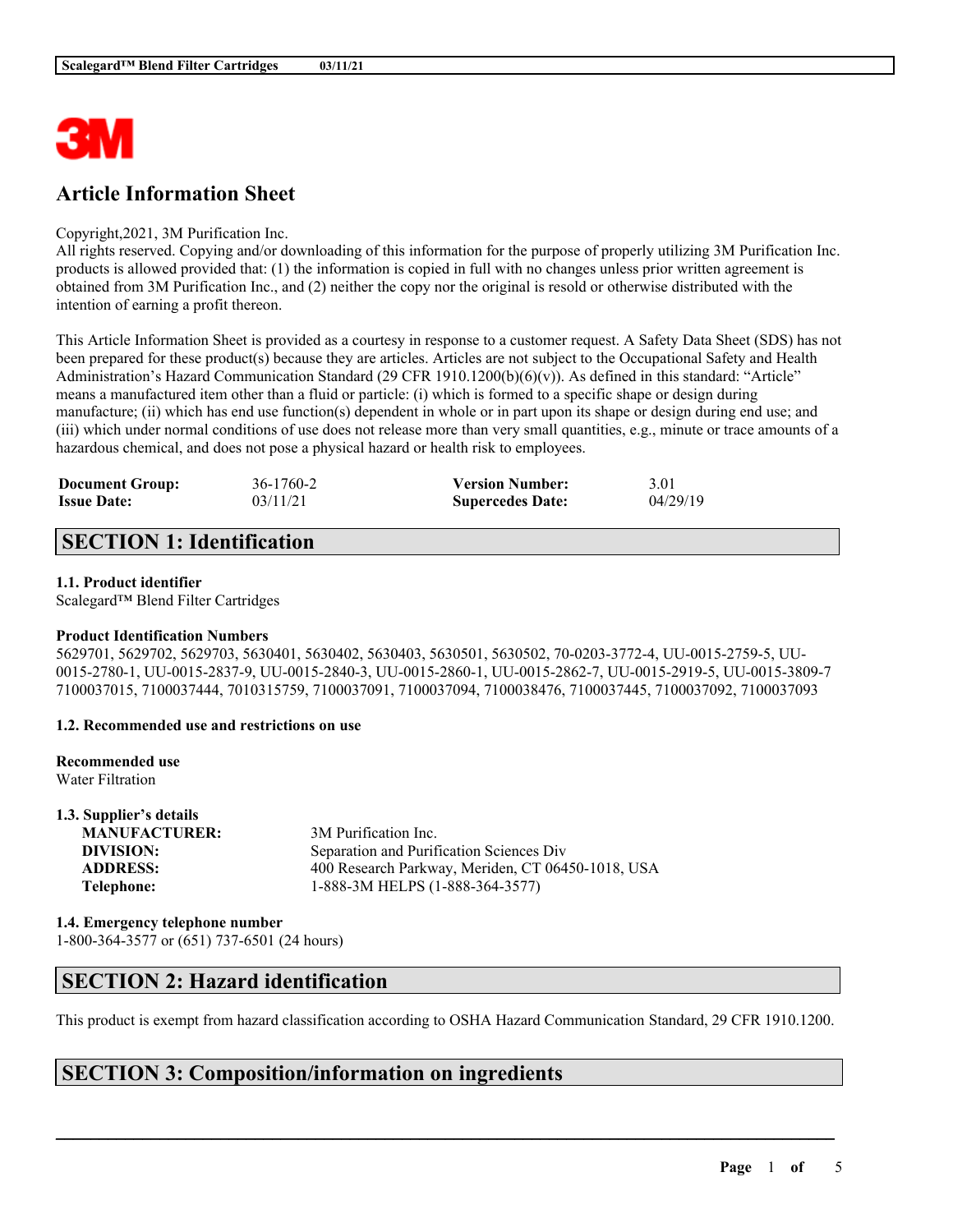| Ingredient                                            | <b>C.A.S. No.</b> | $%$ by Wt |
|-------------------------------------------------------|-------------------|-----------|
| Glass Filled Polypropylene Parts - Cap, Cover, Sump   | Mixture           | $35 - 60$ |
| Polyacrylic Resin                                     | Mixture           | $35 - 60$ |
| Carbon Block                                          | Mixture           | $0.1 - 5$ |
| Polypropylene Parts - Cartridge Valve, Adapter Cover, | Trade Secret*     | $0.1 - 5$ |
| Top End Cap, Media Wrap, Porous Block/Disc, Adapter-  |                   |           |
| Inlet, Bottom End Cap, Tube Inlet                     |                   |           |
| Adhesive                                              | Mixture           | $\leq 1$  |
| Silicone Lubricant                                    | Mixture           | < 1       |
| <b>Stainless Steel Parts - Springs</b>                | Mixture           | $\leq$ 1  |
| O-Rings                                               | Trade Secret*     | $\leq$ 1  |
| Scale Inhibitor                                       | Trade Secret*     | $\leq$ 1  |

\*The specific chemical identity and/or exact percentage (concentration) of this composition has been withheld as a trade secret.

## **SECTION 4: First aid measures**

### **4.1. Description of first aid measures**

### **Inhalation:**

No need for first aid is anticipated.

**Skin Contact:** No need for first aid is anticipated.

### **Eye Contact:** No need for first aid is anticipated.

### **If Swallowed:**

No need for first aid is anticipated.

# **SECTION 5: Fire-fighting measures**

In case of fire: Use a fire fighting agent suitable for ordinary combustible material such as water or foam.

## **SECTION 6: Accidental release measures**

**6.1. Personal precautions, protective equipment and emergency procedures** Not applicable.

#### **6.2. Environmental precautions** Not applicable.

**6.3. Methods and material for containment and cleaning up** Not applicable.

# **SECTION 7: Handling and storage**

### **7.1. Precautions for safe handling**

This product is considered to be an article which does not release or otherwise result in exposure to a hazardous chemical under normal use conditions.

 $\mathcal{L}_\mathcal{L} = \mathcal{L}_\mathcal{L} = \mathcal{L}_\mathcal{L} = \mathcal{L}_\mathcal{L} = \mathcal{L}_\mathcal{L} = \mathcal{L}_\mathcal{L} = \mathcal{L}_\mathcal{L} = \mathcal{L}_\mathcal{L} = \mathcal{L}_\mathcal{L} = \mathcal{L}_\mathcal{L} = \mathcal{L}_\mathcal{L} = \mathcal{L}_\mathcal{L} = \mathcal{L}_\mathcal{L} = \mathcal{L}_\mathcal{L} = \mathcal{L}_\mathcal{L} = \mathcal{L}_\mathcal{L} = \mathcal{L}_\mathcal{L}$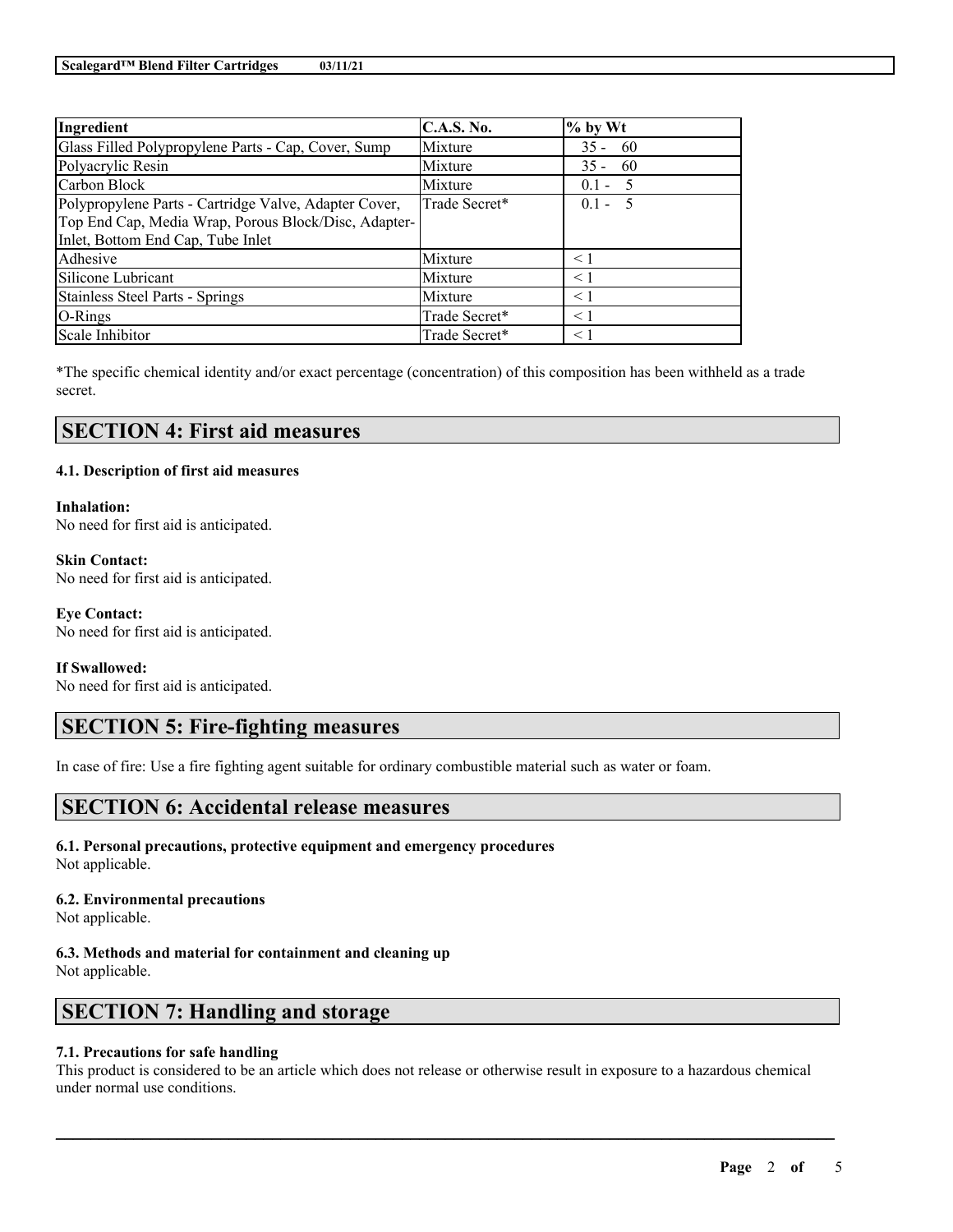### **7.2. Conditions for safe storage including any incompatibilities**

No special storage requirements.

## **SECTION 8: Exposure controls/personal protection**

This product is considered to be an article which does not release or otherwise result in exposure to a hazardous chemical under normal use conditions. No engineering controls or personal protective equipment (PPE) are necessary.

 $\mathcal{L}_\mathcal{L} = \mathcal{L}_\mathcal{L} = \mathcal{L}_\mathcal{L} = \mathcal{L}_\mathcal{L} = \mathcal{L}_\mathcal{L} = \mathcal{L}_\mathcal{L} = \mathcal{L}_\mathcal{L} = \mathcal{L}_\mathcal{L} = \mathcal{L}_\mathcal{L} = \mathcal{L}_\mathcal{L} = \mathcal{L}_\mathcal{L} = \mathcal{L}_\mathcal{L} = \mathcal{L}_\mathcal{L} = \mathcal{L}_\mathcal{L} = \mathcal{L}_\mathcal{L} = \mathcal{L}_\mathcal{L} = \mathcal{L}_\mathcal{L}$ 

# **SECTION 9: Physical and chemical properties**

### **9.1. Information on basic physical and chemical properties**

| Appearance                             |                |
|----------------------------------------|----------------|
| <b>Physical state</b>                  | Solid          |
| Color                                  | White          |
| Odor                                   | Odorless       |
| <b>Odor threshold</b>                  | Not Applicable |
| pН                                     | Not Applicable |
| <b>Melting point</b>                   | Not Applicable |
| <b>Boiling Point</b>                   | Not Applicable |
| <b>Flash Point</b>                     | Not Applicable |
| <b>Evaporation rate</b>                | Not Applicable |
| <b>Flammability (solid, gas)</b>       | Not Classified |
| <b>Flammable Limits(LEL)</b>           | Not Applicable |
| <b>Flammable Limits(UEL)</b>           | Not Applicable |
| <b>Vapor Pressure</b>                  | Not Applicable |
| <b>Vapor Density</b>                   | Not Applicable |
| <b>Density</b>                         | Not Applicable |
| <b>Specific Gravity</b>                | Not Applicable |
| <b>Solubility In Water</b>             | Not Applicable |
| Solubility- non-water                  | Not Applicable |
| Partition coefficient: n-octanol/water | Not Applicable |
| <b>Autoignition temperature</b>        | Not Applicable |
| <b>Decomposition temperature</b>       | Not Applicable |
| <b>Viscosity</b>                       | Not Applicable |
| Average particle size                  | Not Applicable |
|                                        |                |

## **SECTION 10: Stability and reactivity**

This material is considered to be non reactive under normal use conditions.

# **SECTION 11: Toxicological information**

**Inhalation:** No health effects are expected

**Skin Contact:** No health effects are expected

**Eye Contact:** No health effects are expected

**Ingestion:**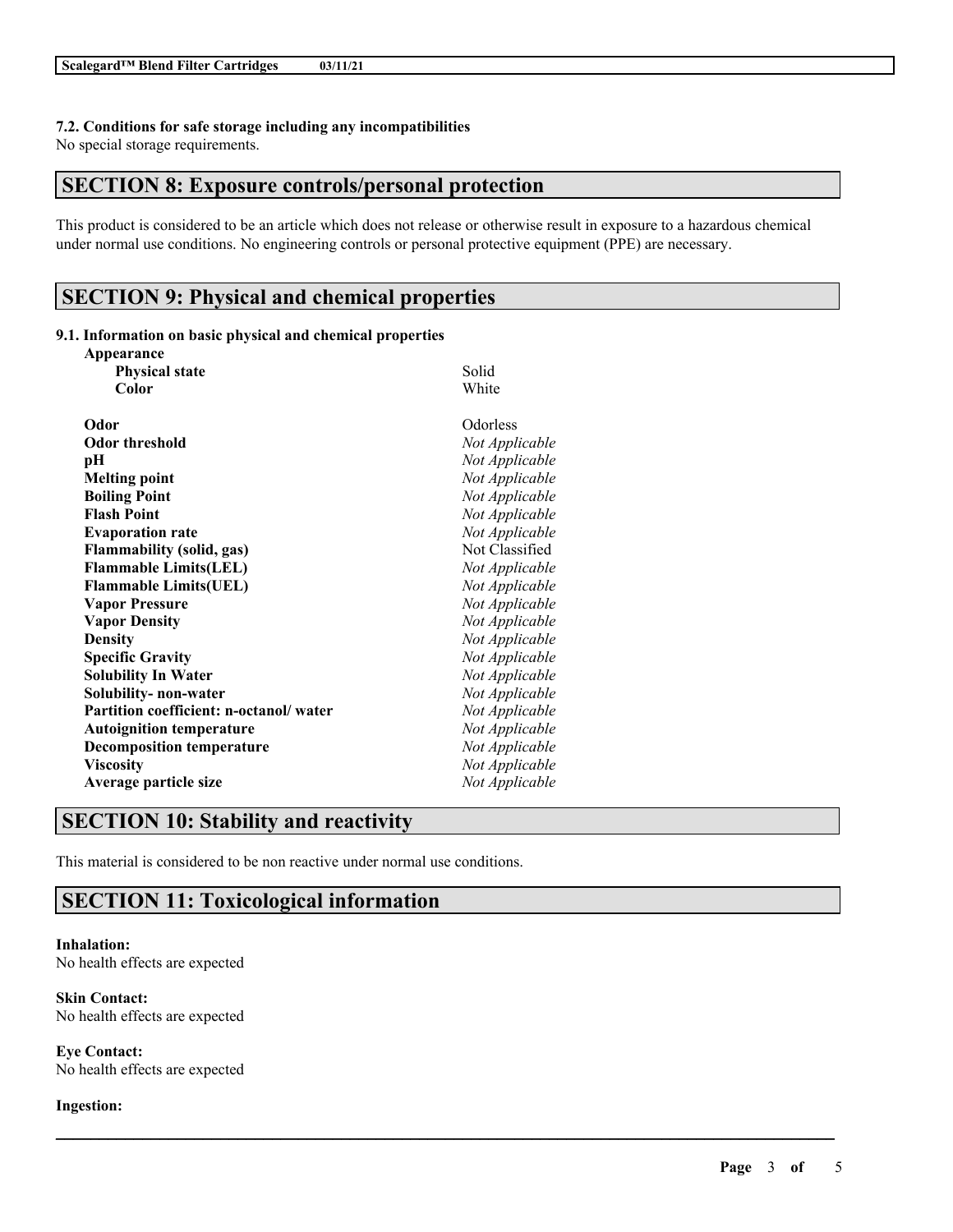No health effects are expected

### **Additional Information:**

This product, when used under reasonable conditions and in accordance with the directions for use, should not present a health hazard. However, use or processing of the product in a manner not in accordance with the product's directions for use may affect the performance of the product and may present potential health and safety hazards.

## **SECTION 12: Ecological information**

This article is expected to present a low environmental risk either because use and disposal are unlikely to result in a significant release of components to the environment or because those components that may be released are expected to have insignificant environmental impact.

# **SECTION 13: Disposal considerations**

Dispose of contents/container in accordance with the local/regional/national/international regulations.

# **SECTION 14: Transport Information**

Please contact the emergency numbers listed on the first page of the SDS for Transportation Information for this material.

# **SECTION 15: Regulatory information**

### **Chemical Inventories**

This product is an article as defined by TSCA regulations, and is exempt from TSCA Inventory requirements.

## **SECTION 16: Other information**

### **NFPA Hazard Classification**

**Health:** 1 **Flammability:** 1 **Instability:** 0 **Special Hazards:** None

National Fire Protection Association (NFPA) hazard ratings are designed for use by emergency response personnel to address the hazards that are presented by short-term, acute exposure to a material under conditions of fire, spill, or similar emergencies. Hazard ratings are primarily based on the inherent physical and toxic properties of the material but also include the toxic properties of combustion or decomposition products that are known to be generated in significant quantities.

| <b>Document Group:</b> | 36-1760-2 | <b>Version Number:</b>  | 3.01     |
|------------------------|-----------|-------------------------|----------|
| <b>Issue Date:</b>     | 03/11/21  | <b>Supercedes Date:</b> | 04/29/19 |

DISCLAIMER: The information in this Article Information Sheet (AIS) is believed to be correct as of the date issued. 3M Purification Inc. MAKES NO WARRANTIES, EXPRESSED OR IMPLIED, INCLUDING, BUT NOT LIMITED TO, ANY IMPLIED WARRANTY OF MERCHANTABILITY OR FITNESS FOR A PARTICULAR PURPOSE OR COURSE OF PERFORMANCE OR USAGE OF TRADE. User is responsible for determining whether the 3M Purification Inc. product is fit for a particular purpose and suitable for user's method of use or application. Given the variety of factors that can affect the use and application of a 3M Purification Inc. product, some of which are uniquely within the user's knowledge and control, it is essential that the user evaluate the 3M Purification Inc. product to determine whether it is fit for a particular purpose and suitable for user's method of use or application.

3M Purification Inc. provides information in electronic form as a service to its customers. Due to the remote possibility that electronic transfer may have resulted in errors, omissions or alterations in this information, 3M Purification Inc. makes no representations as to its completeness or accuracy. In addition, information obtained from a database may not be as current as the information in the AIS available directly from 3M Purification Inc.

 $\mathcal{L}_\mathcal{L} = \mathcal{L}_\mathcal{L} = \mathcal{L}_\mathcal{L} = \mathcal{L}_\mathcal{L} = \mathcal{L}_\mathcal{L} = \mathcal{L}_\mathcal{L} = \mathcal{L}_\mathcal{L} = \mathcal{L}_\mathcal{L} = \mathcal{L}_\mathcal{L} = \mathcal{L}_\mathcal{L} = \mathcal{L}_\mathcal{L} = \mathcal{L}_\mathcal{L} = \mathcal{L}_\mathcal{L} = \mathcal{L}_\mathcal{L} = \mathcal{L}_\mathcal{L} = \mathcal{L}_\mathcal{L} = \mathcal{L}_\mathcal{L}$